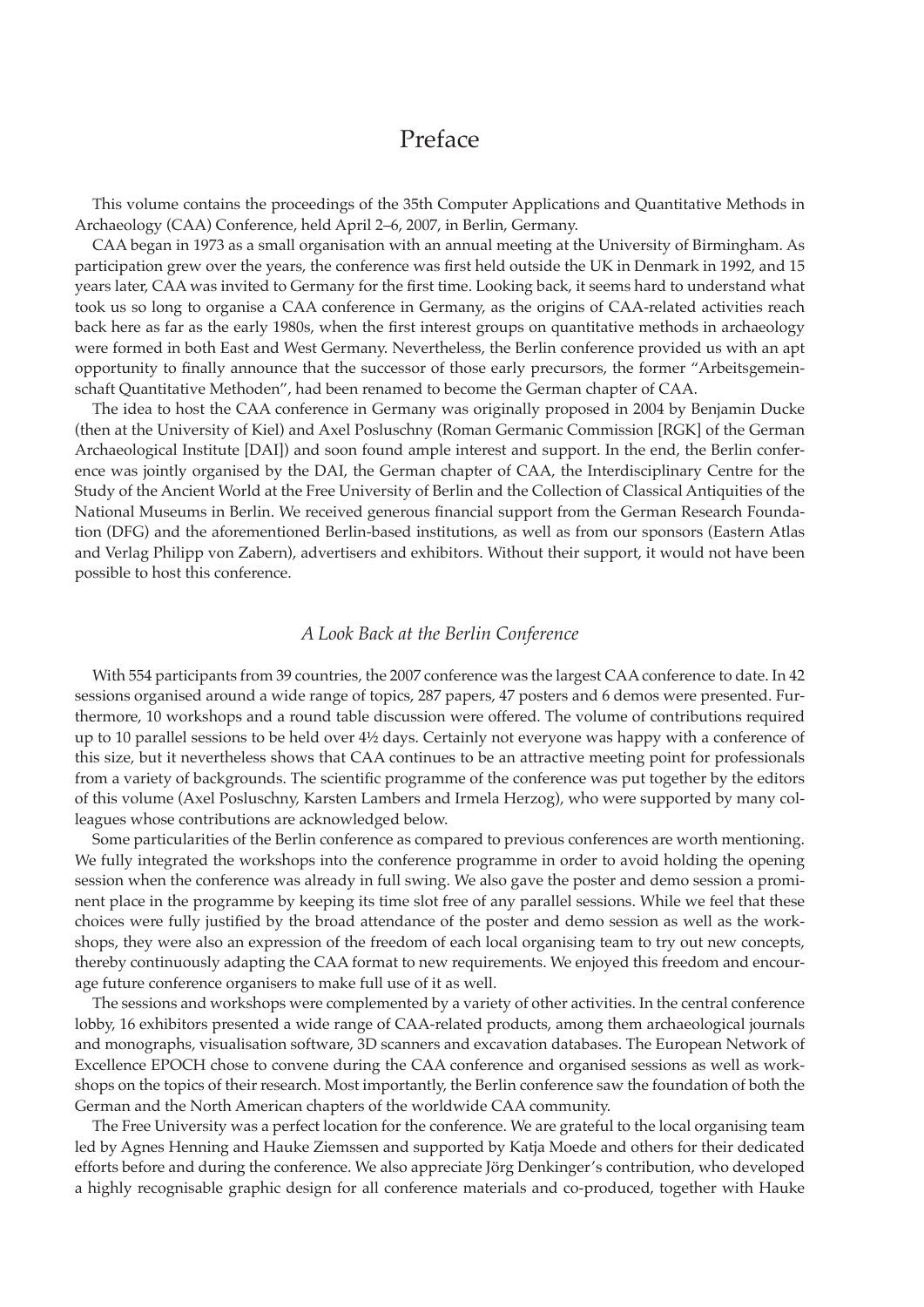Ziemssen, an attractive and easy to use abstract book. Warm thanks also go to the IT department of the DAI head office as well as to staff members from both the DAI and the Free University for contributing to the success of the conference instead of enjoying their Easter holidays.

The CAA 2007 conference was held under the auspices of His Excellence Dr. Frank-Walter Steinmeier, the German Minister of Foreign Affairs. We are grateful for his support and for the opportunity to host the welcome reception at the Federal Foreign Office. The National Museums in Berlin offered free entry and special guided tours for all conference participants and were in charge of the organisation of the conference dinner and the farewell reception. The contributions of Martin Maischberger to these activities are gratefully acknowledged. Michael Meyer, then member of the Archaeological Service of the Brandenburg State Office for Historical Monuments arranged the post-conference tour to various sights in Brandenburg. The social programme, as well as the wide choice of other cultural highlights and activities in Berlin gave conference attendees ample opportunities to use their conference badges for free rides on the Berlin subway to see the sights and enjoy more than just an inspiring conference.

## *About this Volume*

The present volume contains a selection of the papers, posters, and workshops presented in Berlin. Of the papers given in Berlin but missing here, the majority were not submitted for publication, while a few others were rejected during the review process. Some sessions held in Berlin are not represented here as none of the papers were submitted. Therefore we organised the remaining papers into new sections that in our view give a good idea of the main topics currently discussed within the CAA community. For the purpose of publication, long and short papers as well as posters were all treated alike and allowed approximately 6 pages. Following CAA's publication policy, discussed during previous General Annual Meetings, we decided to publish all accepted papers on CD and only a selection of them in print. We generally selected those papers recommended for printed publication by the reviewers, regardless of their topic. This explains why some sections contain more printed papers than others. For the sake of user-friendliness the titles, abstracts and file names of all those papers published in their entirety on CD only are also listed in the printed volume. Many papers published both in print and on CD contain colour figures that could only be reproduced correctly on CD, as the book had to be printed in black and white. In all cases where captions make reference to coloured elements of figures, the reader is therefore referred to the corresponding PDF file on the accompanying CD.

The peer-review procedure comprised two steps: (1) All abstracts were reviewed prior to the conference. (2) After the conference, all papers submitted for publication were again reviewed. Such an elaborate review procedure required the willingness and expertise of many volunteers, which was indeed generously offered to us by the many colleagues mentioned below. Unfortunately, we had to impose a tight schedule on the whole process. As the discussion during the General Annual Meeting in Berlin clearly showed, delayed publication of proceedings is currently one of the most pressing issues among the CAA community. Therefore we strove to publish this volume in time before the following CAA conference in Budapest. Shortly before Budapest, however, a most unfortunate series of technical issues and communication problems with the company commissioned to do the language editing and typesetting of the manuscripts for the printed volume caused a delay of several months, requiring the re-negotiation of the original contract. We apologise for any discord that our tight publication schedule and the subsequent delayed publication of this volume may have caused.

Our major concern was the quality of the proceedings, as in our opinion CAA proceedings should continue to be reference publications for people interested in computer applications and quantitative methods in archaeology. While most reviewers contributed to this quality control by submitting detailed and insightful comments on the reviewed papers, for which we are extremely grateful, the varying quality and elaborateness of other reviews sometimes left authors and editors alike at a loss how to respond. We therefore recommend future proceedings editors to take a more structured approach to the review procedure.

These minor issues aside, we greatly enjoyed working with all people who made the publication of this volume possible. The scientific committee was comprised of all reviewers of abstracts and papers as well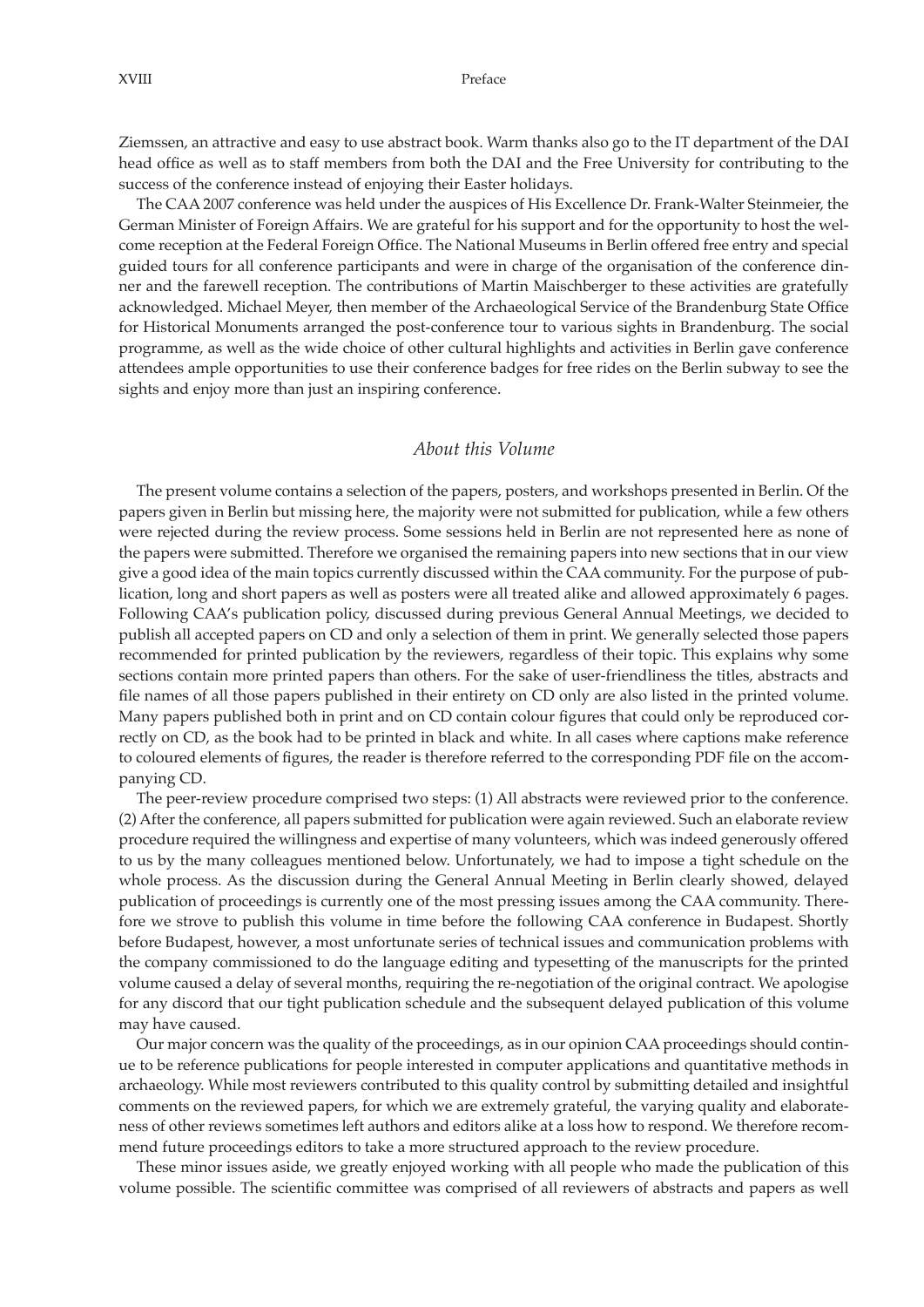as chairs of sessions and workshops, mentioned here in alphabetical order. We very much appreciate their valuable assistance.

Dean Abernathy (chair) Craig Alexander (abstracts, papers, chair) Jens Andresen (papers) Michael Ashley (chair) Juan Barceló (papers, chair) Ruth Beusing (abstracts, papers) Wolfgang Börner (abstracts, papers) Kai-Christian Bruhn (abstracts, papers, chair) Jeffrey Clark (chair) Erich Claßen (chair) Ortwin Dally (papers) Bruno Deiss (abstracts) Benjamin Ducke (abstracts, papers, chair) Harrison Eiteljorg (papers) Jörg Faßbinder (abstracts, papers) Kelly Fennema (papers, chair) Kate Fernie (chair) Arne Flaten (abstracts, papers, chair) Friederike Fless (chair) Reinhard Förtsch (abstracts, chair) Bernard Frischer (abstracts, papers, chair) Andreas Georgopoulos (chair) Alyson A. Gill (abstracts, papers, chair) Armin Gruen (chair) Thomas Hanusch (chair) David Haskiya (abstracts, papers, chair) Robert Hecht (chair) Katja Heine (abstracts, papers, chair) Markus Helfert (abstracts, papers) Agnes Henning (chair) Irmela Herzog (abstracts, papers, chair) Henner von Hesberg (abstracts, chair) Elisabeth Jerem (papers, chair) Hans Kamermans (abstracts, papers, chair) Tim Kerig (abstracts, papers, chair) Rainer Komp (abstracts, chair) Martin Kuna (papers)

Mark Lake (abstracts, papers, chair) Karsten Lambers (abstracts, papers, chair) Guus Lange (papers) Jutta Lechterbeck (abstracts, papers, chair) P. Martijn van Leusen (abstracts, chair) Gary Lock (abstracts, papers, chair) Scott Madry (abstracts, chair) Emilia Masci (chair) Nicolas Melard (abstracts, chair) Katja Moede (abstracts) Vincent Mom (chair) Mark Mudge (papers, chair) Johannes Müller (chair) Matthias Müller (chair) Nils Müller-Scheeßel (chair) Franco Niccolucci (papers) Laure Nuninger (papers) Clive Orton (abstracts, papers) Hans Paijmans (chair) Daniel Pletinckx (papers) Axel Posluschny (abstracts, papers, chair) Marin Posselt (abstracts, papers, chair) Luke Premo (abstracts, papers, chair) Knut Rassmann (abstracts, papers, chair) Karina Rodriguez (chair) Nick Ryan (papers) Martin Sauerbier (abstracts, papers, chair) Ladislav Smejda (papers) Stephen Stead (abstracts, papers, chair) Hanna Stoeger (chair) Burkart Ullrich (abstracts, chair) Philip Verhagen (papers, chair) David Wheatley (chair) Tom Whitley (abstracts, papers, chair) Ben Wood (chair) Samuel Wood (chair) Ulrike Wulf-Rheidt (abstracts, papers, chair) Andreas Zimmermann (abstracts, papers, chair)

Michèle Eller, Markus Helfert and Hauke Ziemssen provided essential editorial assistance during various stages of the reviewing and editing process. Hermann Parzinger, then president of DAI, endorsed our efforts from the beginning and provided ample organisational and financial support. The same applies for Friedrich Lüth, director of RGK, who furthermore helped us by agreeing to publish this volume in a suitable RGK book series. Finally, we owe substantial advice on the layout and contents of the volume to Susanne Sievers, vice director of RGK. Without these valuable contributions, this volume could not have been published.